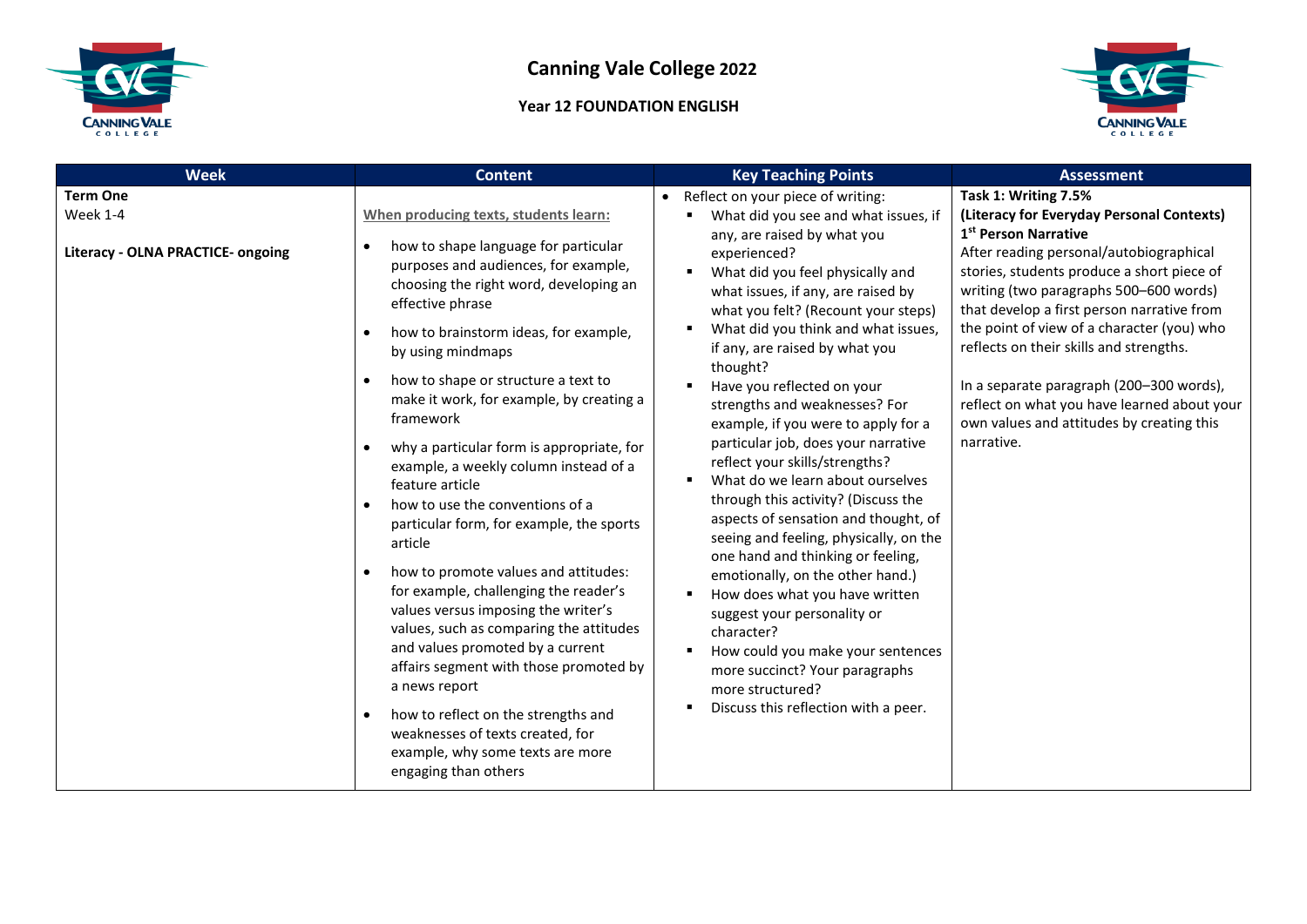| <b>Week</b>                 | <b>Content</b>                                                                                                                                                                                                                                                                                                                                                                                                                                                                                                                                                                                                                                                                                                                                                                                                                                                                                                                                                                                                                                                                                                                        | <b>Key Teaching Points</b>                                                                                                                                                                                          | <b>Assessment</b>                                                                                                                                                                                                                                                                                      |
|-----------------------------|---------------------------------------------------------------------------------------------------------------------------------------------------------------------------------------------------------------------------------------------------------------------------------------------------------------------------------------------------------------------------------------------------------------------------------------------------------------------------------------------------------------------------------------------------------------------------------------------------------------------------------------------------------------------------------------------------------------------------------------------------------------------------------------------------------------------------------------------------------------------------------------------------------------------------------------------------------------------------------------------------------------------------------------------------------------------------------------------------------------------------------------|---------------------------------------------------------------------------------------------------------------------------------------------------------------------------------------------------------------------|--------------------------------------------------------------------------------------------------------------------------------------------------------------------------------------------------------------------------------------------------------------------------------------------------------|
|                             | how texts can be interpreted in<br>different ways, for example, depending<br>on the culture to which the reader<br>belongs                                                                                                                                                                                                                                                                                                                                                                                                                                                                                                                                                                                                                                                                                                                                                                                                                                                                                                                                                                                                            |                                                                                                                                                                                                                     |                                                                                                                                                                                                                                                                                                        |
| <b>Term One</b><br>Week 5-7 | When producing texts, students learn:<br>how to shape language for particular<br>$\bullet$<br>purposes and audiences, for example,<br>choosing the right word, developing an<br>effective phrase<br>how to brainstorm ideas, for example,<br>$\bullet$<br>by using mindmaps<br>how to shape or structure a text to<br>$\bullet$<br>make it work, for example, by creating a<br>framework<br>why a particular form is appropriate, for<br>$\bullet$<br>example, a weekly column instead of a<br>feature article<br>how to use the conventions of a<br>$\bullet$<br>particular form, for example, the sports<br>article<br>how to promote values and attitudes:<br>$\bullet$<br>for example, challenging the reader's<br>values versus imposing the writer's<br>values, such as comparing the attitudes<br>and values promoted by a current<br>affairs segment with those promoted by<br>a news report<br>how to reflect on the strengths and<br>$\bullet$<br>weaknesses of texts created, for<br>example, why some texts are more<br>engaging than others<br>how texts can be interpreted in<br>different ways, for example, depending | In developing and acting with literacy,<br>students:<br>navigate, read and view learning<br>$\bullet$<br>area texts<br>listen and respond to learning area<br>texts<br>interpret and analyse learning area<br>texts | Task 2: Writing 7.5% - Short Answers<br>(Literacy for Community Participation)<br><b>EST and OLNA PRACTICE</b><br>Study an article on an<br>environmental/societal issue (e.g. Rubbish<br>produced by sporting events, Drink Wise<br>campaign)<br>Respond to two questions (full paragraph<br>answers) |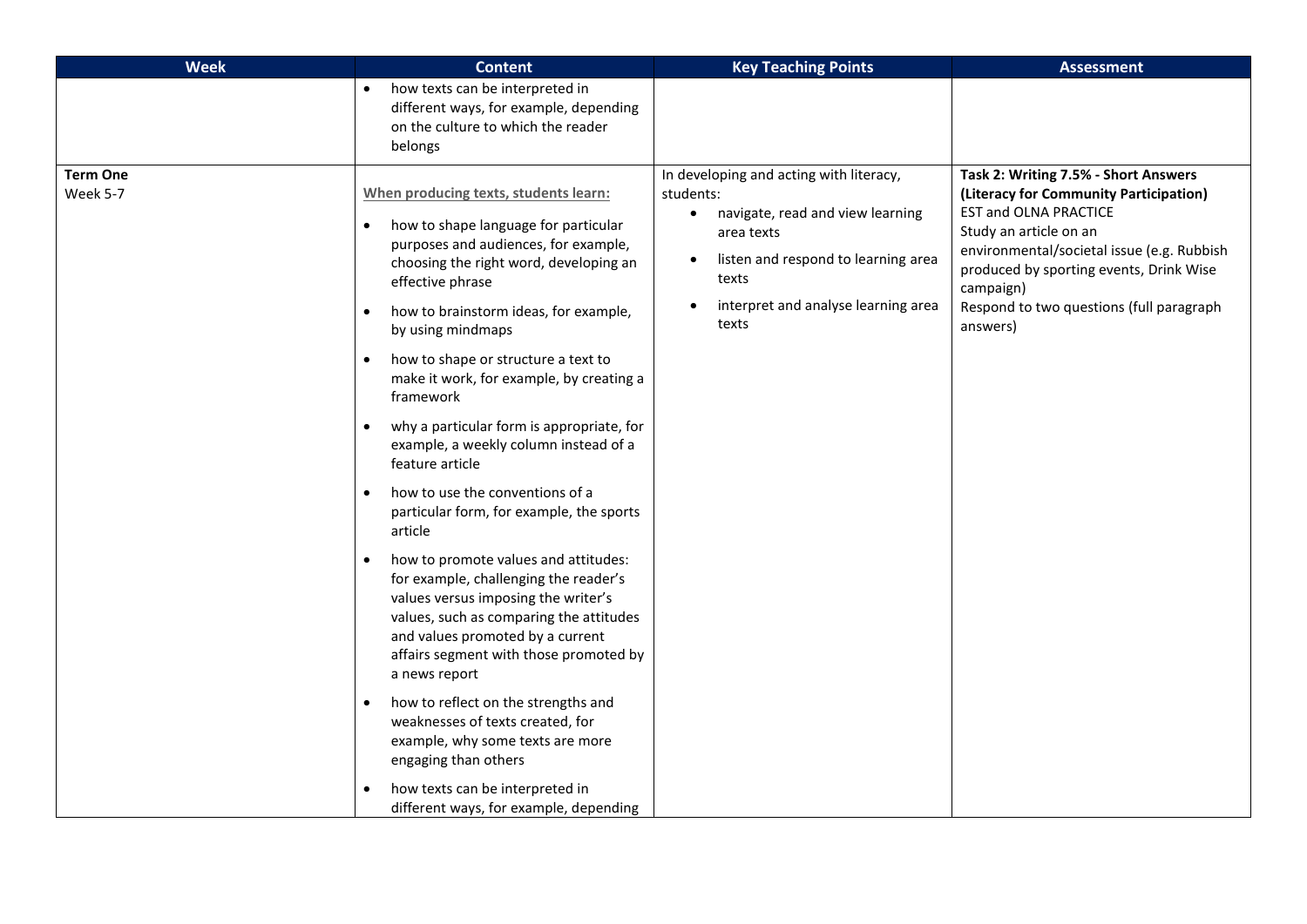| <b>Week</b>                         | <b>Content</b>                                                                                                                                                                                                                                                                                                                                                                                                                                                                                                                                                                                                                                                                                                                                                                                                                                                                                                                                                                                                                                                                                                                                                         | <b>Key Teaching Points</b>                                                                                                                                                                                                                                                                                             | <b>Assessment</b>                                                                                                                                                                                                                                                                                                                  |
|-------------------------------------|------------------------------------------------------------------------------------------------------------------------------------------------------------------------------------------------------------------------------------------------------------------------------------------------------------------------------------------------------------------------------------------------------------------------------------------------------------------------------------------------------------------------------------------------------------------------------------------------------------------------------------------------------------------------------------------------------------------------------------------------------------------------------------------------------------------------------------------------------------------------------------------------------------------------------------------------------------------------------------------------------------------------------------------------------------------------------------------------------------------------------------------------------------------------|------------------------------------------------------------------------------------------------------------------------------------------------------------------------------------------------------------------------------------------------------------------------------------------------------------------------|------------------------------------------------------------------------------------------------------------------------------------------------------------------------------------------------------------------------------------------------------------------------------------------------------------------------------------|
|                                     | on the culture to which the reader<br>belongs                                                                                                                                                                                                                                                                                                                                                                                                                                                                                                                                                                                                                                                                                                                                                                                                                                                                                                                                                                                                                                                                                                                          |                                                                                                                                                                                                                                                                                                                        |                                                                                                                                                                                                                                                                                                                                    |
| <b>Term One</b><br><b>Week 8-10</b> | When reading texts, students learn:<br>how texts work, for example, their<br>$\bullet$<br>structures, conventions, techniques<br>why texts use a particular form, for<br>$\bullet$<br>example, how a news article differs<br>from a feature article<br>how texts use the conventions of a<br>$\bullet$<br>particular form, for example, a script<br>versus a prose fiction narrative versus a<br>documentary versus a sitcom<br>how texts use language for particular<br>$\bullet$<br>purposes and audiences, for example,<br>to tell the story, to create an image<br>how texts promote values and<br>$\bullet$<br>attitudes, for example, how people are<br>represented in texts<br>how to discuss what has been learned<br>$\bullet$<br>about how texts work, for example,<br>learning some terms, such as<br>introduction, simile, climax, resolution<br>how texts can be interpreted in<br>$\bullet$<br>different ways, for example, how<br>interpretations differ depending on the<br>gender of the reader or writer<br>When producing texts, students learn:<br>how to use language, including<br>$\bullet$<br>appropriate spelling, punctuation and<br>grammar | Students view a variety of different<br>$\bullet$<br>work scenarios from different websites,<br>job descriptions and identify the<br>skillsets to match those job descriptions<br>Students reflect on their own skills and<br>$\bullet$<br>strengths to identify what may match<br>specific job roles and descriptions | Task 3: Reading 10%<br>(Literacy for Work)<br>Reading/Viewing a documentary<br>Students watch a documentary about FIFO<br>workers and create a report on the central<br>issues that surround this kind of work, using<br>syllabus content as the subheadings.<br>Use the report template to complete their<br>report on FIFO work. |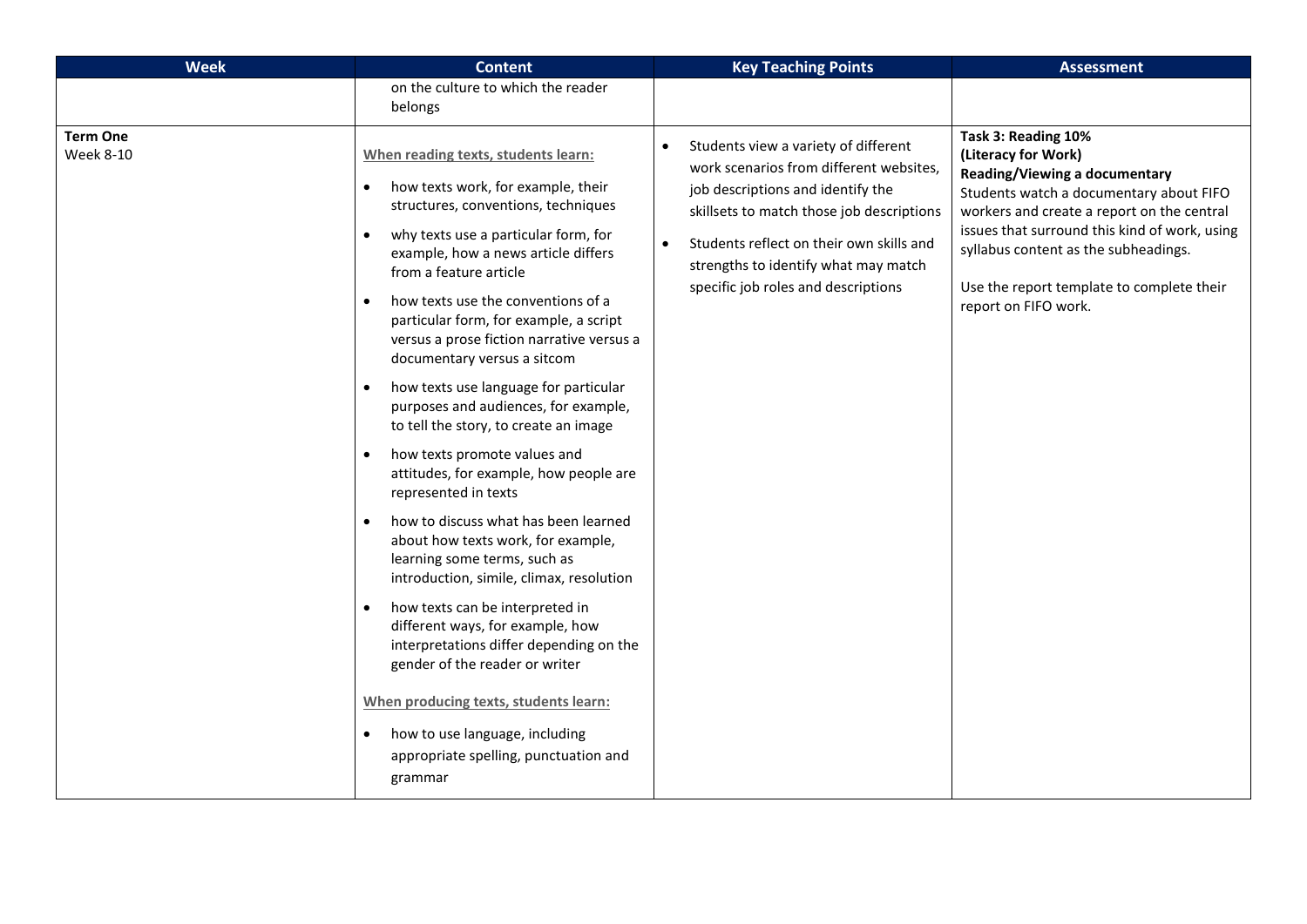| <b>Week</b>                                                                                  | <b>Content</b>                                                                                                                                                                                                                                                                                                                                                                                                                                                                                                                                                                                                                                                                                                                                                                                                                                                                                                                                                    | <b>Key Teaching Points</b>                                                              | <b>Assessment</b>                                                                                                         |
|----------------------------------------------------------------------------------------------|-------------------------------------------------------------------------------------------------------------------------------------------------------------------------------------------------------------------------------------------------------------------------------------------------------------------------------------------------------------------------------------------------------------------------------------------------------------------------------------------------------------------------------------------------------------------------------------------------------------------------------------------------------------------------------------------------------------------------------------------------------------------------------------------------------------------------------------------------------------------------------------------------------------------------------------------------------------------|-----------------------------------------------------------------------------------------|---------------------------------------------------------------------------------------------------------------------------|
|                                                                                              | how to spell and pronounce words<br>effectively: for example, how to use<br>awareness of phonetic qualities to<br>visualise and pronounce words; how to<br>transform words from singular to plural;<br>and how to memorise irregular spelling<br>patterns and irregular pronunciations<br>how and when to use punctuation: in<br>$\bullet$<br>particular, capital letters, lower case<br>letters, commas, semi-colons, colons,<br>full stops, apostrophes, exclamation<br>marks, question marks, quotation<br>marks, single inverted commas, the<br>dash, the hyphen, brackets and ellipses<br>how to learn and use concepts of<br>$\bullet$<br>English grammar, including: how a<br>group of words becomes a sentence;<br>how subject and verb must agree; how<br>to create simple, compound and<br>complex sentences; how a phrase<br>differs from a clause; how clauses can<br>be dependent or independent; how to<br>understand the functions of the parts of |                                                                                         |                                                                                                                           |
|                                                                                              | speech, including nouns, verbs,<br>adjectives, adverbs, pronouns, articles,<br>prepositions and conjunctions; and how<br>to switch from active voice to passive<br>voice.                                                                                                                                                                                                                                                                                                                                                                                                                                                                                                                                                                                                                                                                                                                                                                                         |                                                                                         |                                                                                                                           |
| <b>Term Two</b><br>Week 1-3 (WEEK 3 EST) PRACTICE PAPERS<br>Week 4 (Catch up)/ OLNA PRACTICE | All students enrolled in the English<br>Foundation Year 12 course will complete the<br>externally set task developed by the<br>Authority. Schools are required to                                                                                                                                                                                                                                                                                                                                                                                                                                                                                                                                                                                                                                                                                                                                                                                                 | <b>Students and Teachers refer to the WACE</b><br>manual in preparation of the 2021 EST | <b>Task 4: EST 15%</b><br>To be announced by SCSA<br>Study and practice should focus on:<br>based on content from Unit 3. |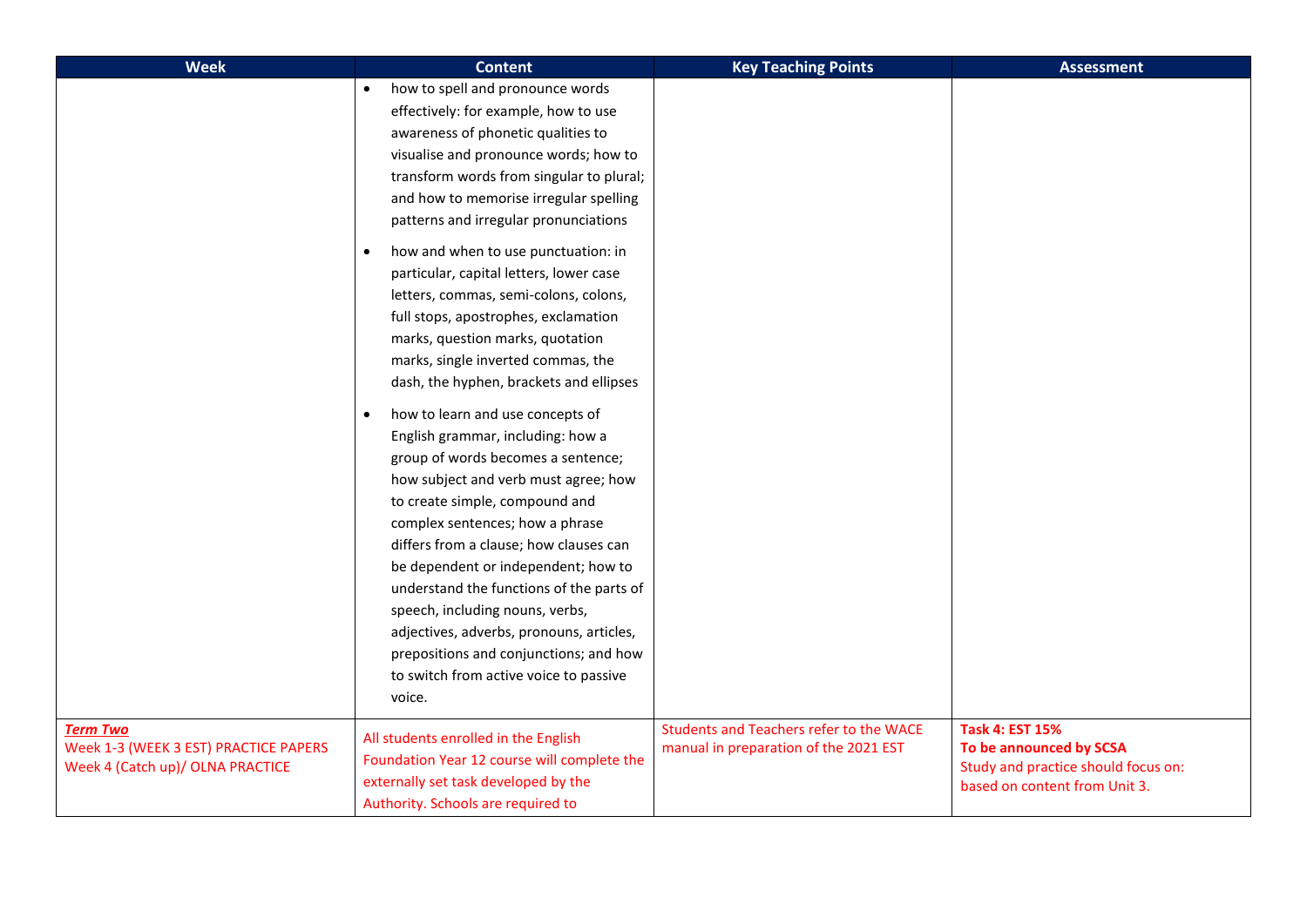| <b>Week</b>                 | <b>Content</b>                                                                                                                                                                                                                                                                                                                                                                                                                                                                                                                                                                                                                                                                                                                                                                                                                                                                | <b>Key Teaching Points</b>                                                                                                                                                                                                                 | <b>Assessment</b>                                                                                                                                                                                                                                                                                                                            |
|-----------------------------|-------------------------------------------------------------------------------------------------------------------------------------------------------------------------------------------------------------------------------------------------------------------------------------------------------------------------------------------------------------------------------------------------------------------------------------------------------------------------------------------------------------------------------------------------------------------------------------------------------------------------------------------------------------------------------------------------------------------------------------------------------------------------------------------------------------------------------------------------------------------------------|--------------------------------------------------------------------------------------------------------------------------------------------------------------------------------------------------------------------------------------------|----------------------------------------------------------------------------------------------------------------------------------------------------------------------------------------------------------------------------------------------------------------------------------------------------------------------------------------------|
|                             | administer this task in Term 2 at a time                                                                                                                                                                                                                                                                                                                                                                                                                                                                                                                                                                                                                                                                                                                                                                                                                                      |                                                                                                                                                                                                                                            |                                                                                                                                                                                                                                                                                                                                              |
|                             | prescribed by the Authority.                                                                                                                                                                                                                                                                                                                                                                                                                                                                                                                                                                                                                                                                                                                                                                                                                                                  |                                                                                                                                                                                                                                            |                                                                                                                                                                                                                                                                                                                                              |
|                             |                                                                                                                                                                                                                                                                                                                                                                                                                                                                                                                                                                                                                                                                                                                                                                                                                                                                               |                                                                                                                                                                                                                                            |                                                                                                                                                                                                                                                                                                                                              |
| <b>Term Two</b><br>Week 5-7 | When speaking and listening, students<br>learn:<br>how to shape or structure an oral text<br>$\bullet$<br>for purposes and audiences, for<br>example, by using a framework<br>why a particular form is appropriate, for<br>$\bullet$<br>example, a speech instead of a<br>monologue<br>how to use the spoken language<br>$\bullet$<br>conventions of a particular form, for<br>example, a panel discussion or debate<br>how to use spoken language techniques<br>$\bullet$<br>for particular purposes and audiences,<br>for example, tone, pace, emphasis<br>how to listen attentively and<br>$\bullet$<br>purposefully, for example, active<br>listening techniques<br>how to promote values and attitudes,<br>$\bullet$<br>for example, the implicit versus the<br>explicit<br>how to engage in a variety of speaking<br>$\bullet$<br>and listening scenarios, for example, | FIFO Attitudes & Values - Oral<br><b>Presentation (Literacy for Learning)</b><br>with a (reading component in Task 3).<br>Students present their own attitudes<br>and values about a social issue studied<br>and present their reflection. | Task 5 - FIFO DOCUMENTARY- Oral<br>Communication 10% with a reading &<br>writing component.<br>(Literacy for Learning)<br>Students watch a documentary about FIFO<br>workers and create an oral text for purposes<br>and audiences by using a framework on the<br>central issues that surround this kind of<br>work, using syllabus content. |
|                             | role plays, listening and reflecting on<br>audio texts                                                                                                                                                                                                                                                                                                                                                                                                                                                                                                                                                                                                                                                                                                                                                                                                                        |                                                                                                                                                                                                                                            |                                                                                                                                                                                                                                                                                                                                              |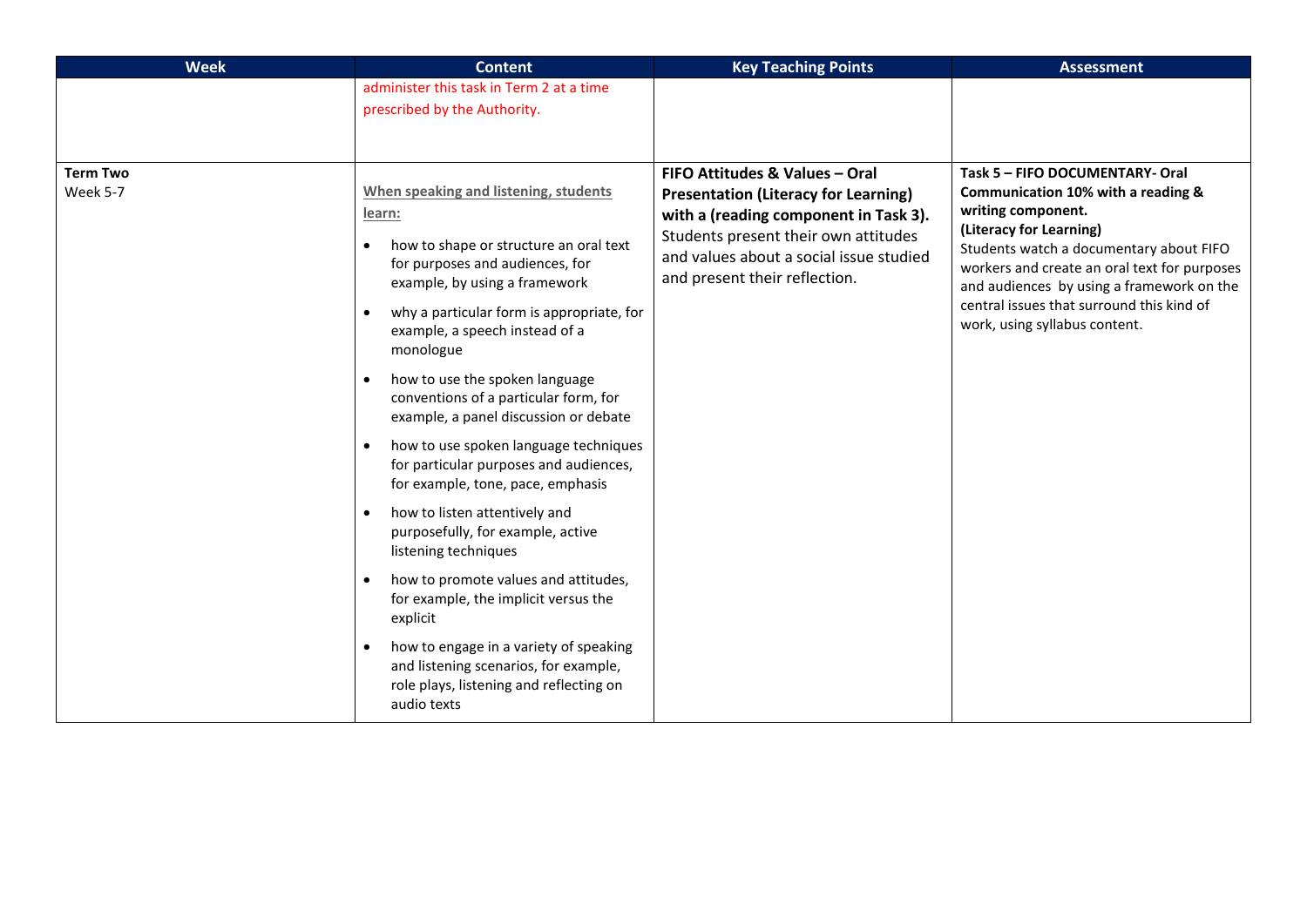| <b>Week</b>                       | <b>Content</b>                                                                                                                                                                                                                                                                                                                                                                                                                                                                                                                                                                                                                                                                                                                                                                                                                                                                                                                                                                                                | <b>Key Teaching Points</b>                                                                                                                                                                                                                                                                                                                                                                                                                                                                                                                                                                                                                                                                                                                                                                                                                                                                                                                                                     | <b>Assessment</b>                                                                                                                                                                                                                                                                                                                           |
|-----------------------------------|---------------------------------------------------------------------------------------------------------------------------------------------------------------------------------------------------------------------------------------------------------------------------------------------------------------------------------------------------------------------------------------------------------------------------------------------------------------------------------------------------------------------------------------------------------------------------------------------------------------------------------------------------------------------------------------------------------------------------------------------------------------------------------------------------------------------------------------------------------------------------------------------------------------------------------------------------------------------------------------------------------------|--------------------------------------------------------------------------------------------------------------------------------------------------------------------------------------------------------------------------------------------------------------------------------------------------------------------------------------------------------------------------------------------------------------------------------------------------------------------------------------------------------------------------------------------------------------------------------------------------------------------------------------------------------------------------------------------------------------------------------------------------------------------------------------------------------------------------------------------------------------------------------------------------------------------------------------------------------------------------------|---------------------------------------------------------------------------------------------------------------------------------------------------------------------------------------------------------------------------------------------------------------------------------------------------------------------------------------------|
| <b>TERM 2</b><br><b>Week 8-10</b> | When reading texts, students learn:<br>how texts work, for example, their<br>$\bullet$<br>structures, conventions, techniques<br>why texts use a particular form, for<br>$\bullet$<br>example, how a news article differs<br>from a feature article<br>how texts use the conventions of a<br>$\bullet$<br>particular form, for example, a script<br>versus a prose fiction narrative versus a<br>documentary versus a sitcom<br>how texts use language for particular<br>purposes and audiences, for example,<br>to tell the story, to create an image<br>how texts promote values and<br>$\bullet$<br>attitudes, for example, how people are<br>represented in texts<br>how to discuss what has been learned<br>$\bullet$<br>about how texts work, for example,<br>learning some terms, such as<br>introduction, simile, climax, resolution<br>how texts can be interpreted in<br>$\bullet$<br>different ways, for example, how<br>interpretations differ depending on the<br>gender of the reader or writer | <b>Strategies:</b><br>Record students' ideas on a cluster chart<br>titled "Our Journal Ideas." ON CONNECT<br>STORYBOARD IDEAS-<br><b>FOCUS QUESTIONS -</b><br>Next, conduct a mini lesson on sentence<br>starters/ideas to create an interesting<br>journal.<br>Ask students if they were struck by any<br>sentence starters in 'Parvana' 'Girl<br>Underground,' (Audio book of Chapter One)<br>and 'The Sapphires.' that made the journal<br>exciting and fun to read/view.<br>Make a list on chart paper or a whiteboard.<br>Re-read/view sections of the story/movie to<br>find more and add to the list.<br>Take suggestions from students for other<br>interesting sentence/storyboard<br>starters/ideas for a journal/imovie/book<br>trailer.<br>Make a poster titled "Journal Sentence<br>Starters" or create a Storyboard worksheet<br>that students may refer to with the list of<br>ideas from any of the texts read in Term one<br>& two and their own suggestions. | Task 6: Reflective Reading Journal 20%<br>(Literacy for Work and Learning)<br>Make a movie/book trailer based on<br>reading and studying a variety of texts in<br>class<br><b>OR</b><br>Series of entries based on reading and<br>studying a variety of texts in class<br>(PowerPoint, Google Docs, iMovie, vlog,<br>short films, podcasts) |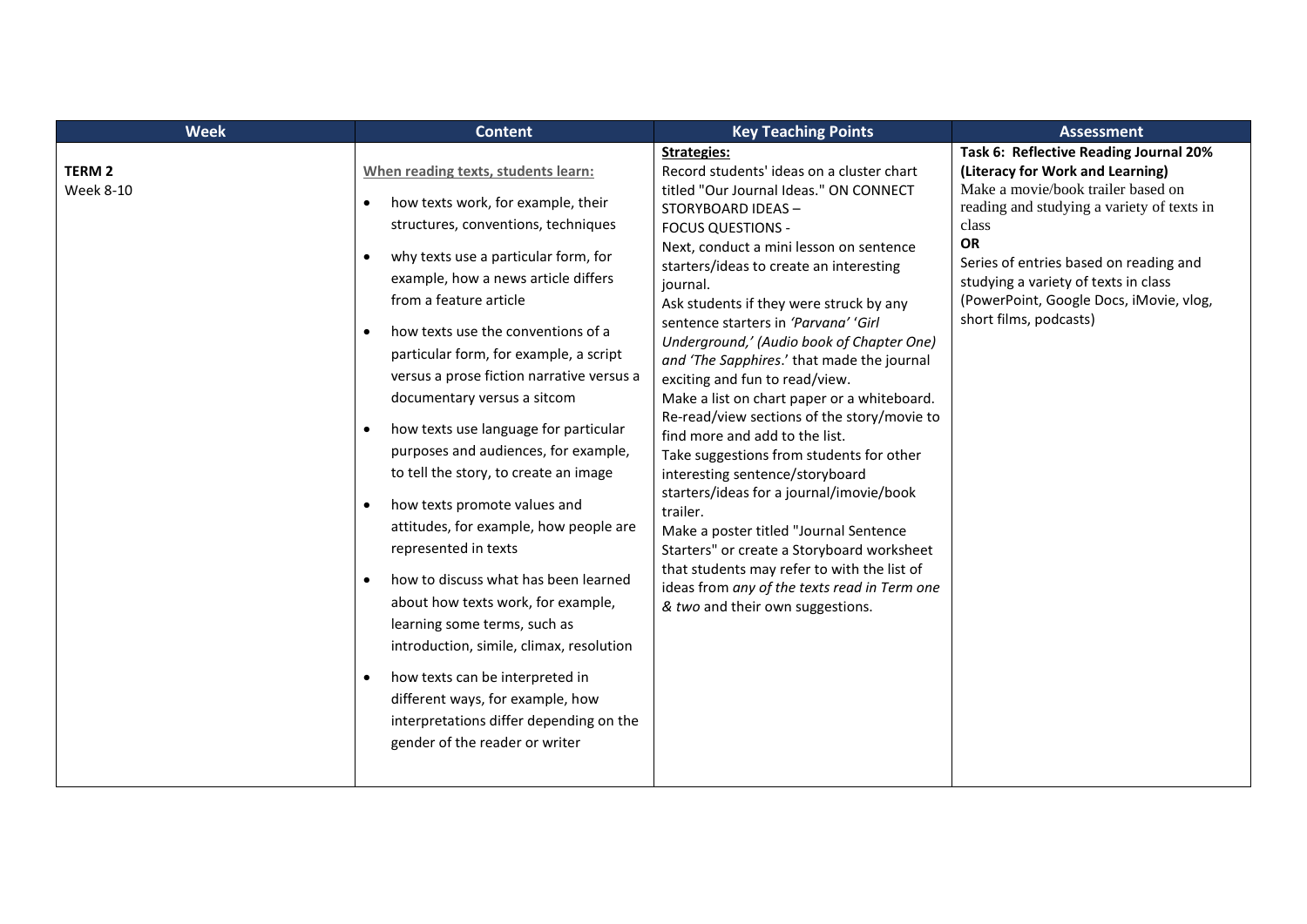| <b>Week</b>       | <b>Content</b>                                                                                                                                                                                                                                                              | <b>Key Teaching Points</b>                                                                                                                                                                                                                                                                                                  | <b>Assessment</b>                                                                                                                                                                          |                                                                                      |
|-------------------|-----------------------------------------------------------------------------------------------------------------------------------------------------------------------------------------------------------------------------------------------------------------------------|-----------------------------------------------------------------------------------------------------------------------------------------------------------------------------------------------------------------------------------------------------------------------------------------------------------------------------|--------------------------------------------------------------------------------------------------------------------------------------------------------------------------------------------|--------------------------------------------------------------------------------------|
| <b>Term Three</b> |                                                                                                                                                                                                                                                                             | <b>Strategies and suggestions for students:</b>                                                                                                                                                                                                                                                                             | Task 7: Writing 15%                                                                                                                                                                        |                                                                                      |
| Week 1-4          | When producing texts, students learn:                                                                                                                                                                                                                                       |                                                                                                                                                                                                                                                                                                                             | (Literacy for Community Participation)                                                                                                                                                     |                                                                                      |
|                   | how to shape language for particular<br>$\bullet$<br>purposes and audiences, for example,<br>choosing the right word, developing an<br>effective phrase<br>how to brainstorm ideas, for example,<br>$\bullet$<br>by using mind maps                                         | What is the complaint? $-$ Who is the<br>complaint against?<br>A summary of the situation $-$ Is it about a<br>specific one-off incident or is it an ongoing<br>situation?<br>Dates and incidents may be helpful if the<br>complaint is to be investigated and<br>addressed.<br>Actions to resolve a situation - What needs | Letter to the editor or Local council -<br>Based on local concerns or issues<br>For example (scenario)<br>-As a first homebuyer -You get a letter<br>clean up your overgrown vegetation on | from the council stating that you have to<br>your verge when in fact you already pay |
|                   | how to shape or structure a text to<br>$\bullet$<br>make it work, for example, by creating a<br>framework<br>why a particular form is appropriate, for<br>$\bullet$                                                                                                         | to be done to resolve the situation? Are<br>there any suggestions that you have that<br>might help? It is important they are realistic<br>and constructive.                                                                                                                                                                 | towards the approximately \$2500 for the<br>year for council rates.<br>Write a letter to the council outlining why<br>you may not be held responsible for such a                           |                                                                                      |
|                   | example, a weekly column instead of a<br>feature article                                                                                                                                                                                                                    |                                                                                                                                                                                                                                                                                                                             | task!                                                                                                                                                                                      |                                                                                      |
|                   | how to use the conventions of a<br>$\bullet$<br>particular form, for example, the sports<br>article                                                                                                                                                                         |                                                                                                                                                                                                                                                                                                                             |                                                                                                                                                                                            |                                                                                      |
|                   | how to promote values and attitudes:<br>$\bullet$<br>for example, challenging the reader's<br>values versus imposing the writer's<br>values, such as comparing the attitudes<br>and values promoted by a current<br>affairs segment with those promoted by<br>a news report |                                                                                                                                                                                                                                                                                                                             |                                                                                                                                                                                            |                                                                                      |
|                   | how to reflect on the strengths and<br>$\bullet$<br>weaknesses of texts created, for<br>example, why some texts are more<br>engaging than others                                                                                                                            |                                                                                                                                                                                                                                                                                                                             |                                                                                                                                                                                            |                                                                                      |
|                   | how texts can be interpreted in<br>different ways, for example, depending                                                                                                                                                                                                   |                                                                                                                                                                                                                                                                                                                             |                                                                                                                                                                                            |                                                                                      |